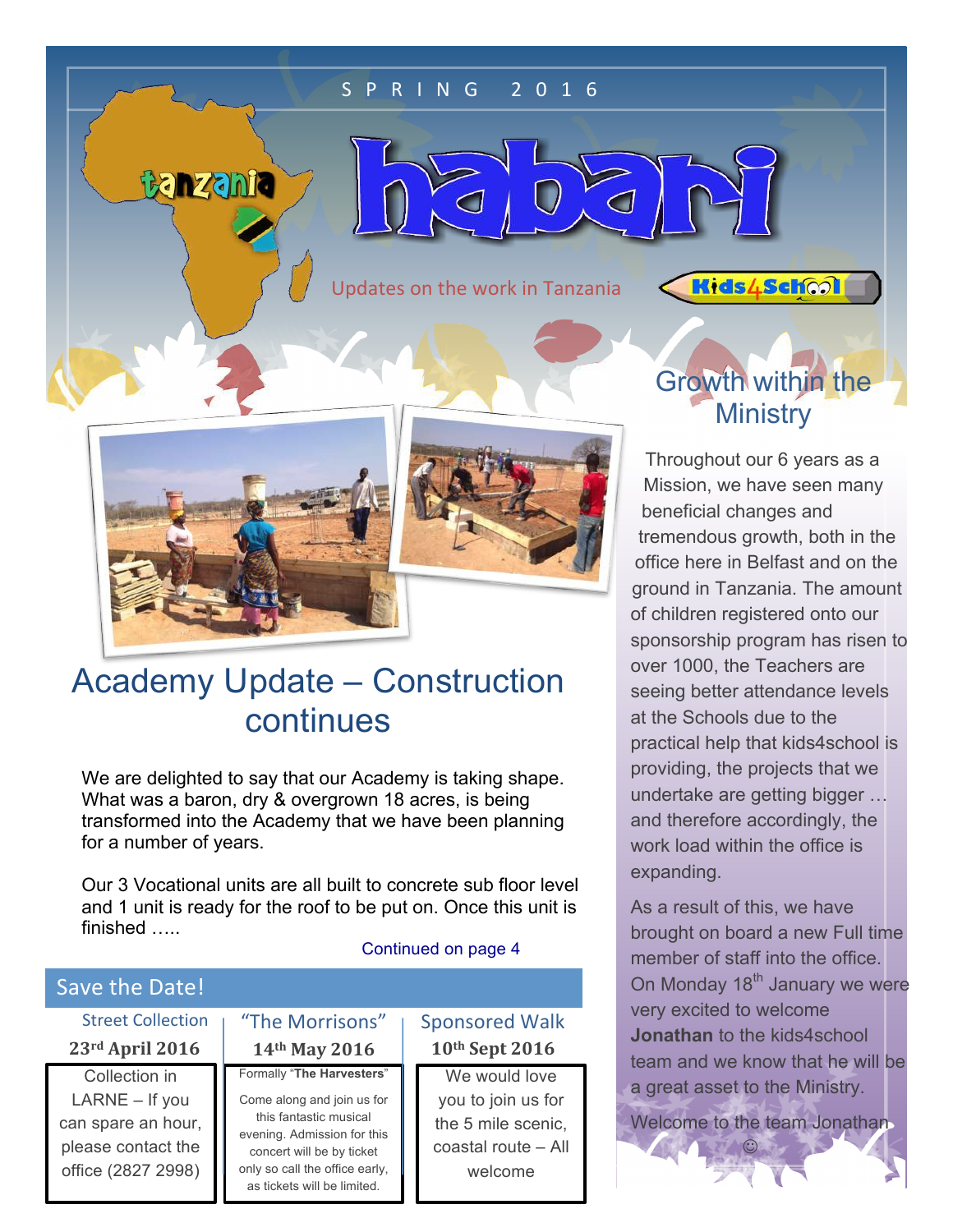### Habari – kids4school Spring 2016



# Use your Talents for the Lord

From the beginning in 2009, God has never failed to supply the need for our work, proving the statement by J Hudson Taylor, "God's work, done in God's way will never lack God's supply" to be correct, but we also know that we need to do our bit too.

Kids4school is involved with many projects at the government Schools and also providing practical assistance to many families – helping to ensure better lives for the children in Tanzania.



We have many talented supporters within kids4school - What about using that talent through kids4school for the Lord? It may be through organizing events, volunteering, playing an instrument for a concert, holding a coffee morning or just giving or your time for whatever is needed

If you think you would like to help, in any of these ways, get in touch with the office and have a chat **Prayer Dairy** with us (028) 2827 2998

March 2016 – Pray for Jackie who will be in Tanzania for language study before taking on the role of Tanzanian Administrator on the ground in Tanzania for 2 years.

April 2016 – Pray for our Director, Rev Tom Robinson, as he returns from Tanzania and faithfully shares the Ministry of kids4school around the province.

May 2016 – Pray for John & Grace who will be travelling to Tanzania to reprise their roles as short term Missionaries with kids4school. Pray for journeying mercies as they travel, protection as they settle back into Tanzanian life and guidance in all that they do.

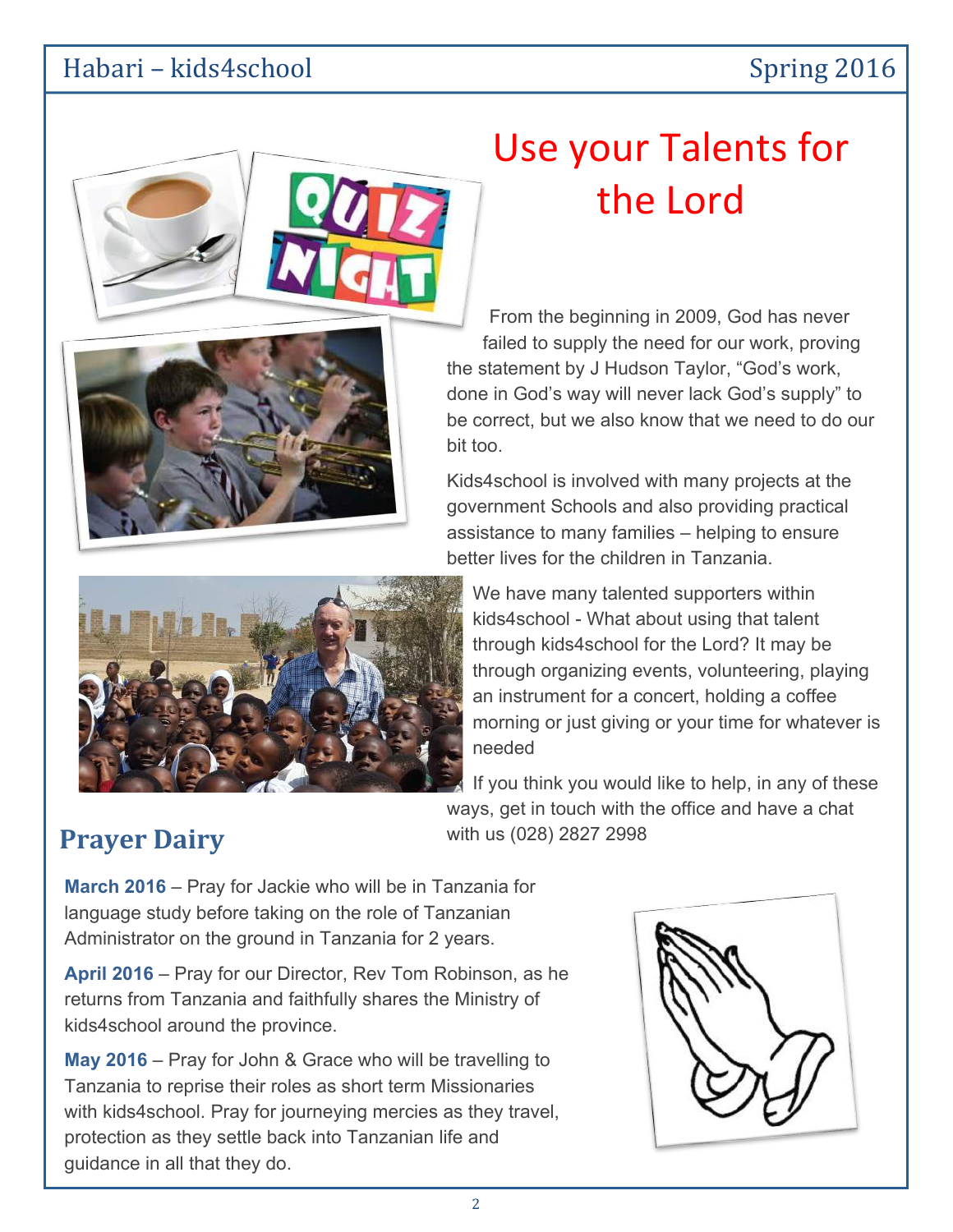## Habari – kids4school Spring 2016



# Alternative Gifts



Birthdays – Anniversaries – Thank you's – Teacher gifts – Special occasions

Many of us know the struggle of buying gifts for a friend or family member (especially the males) and having no idea what to actually buy... Why not choose from one of our alternative gifts?

- \* A Swahili Bible will allow a child to read God's word in their native tongue
- \* A Mosquito net will keep a child safe at night while they sleep
- " Garden tools will help families cultivate their ground to grow crops
- $\cdot$  Food for the Family will provide a month's food supplies to a family of 5. This costs only £14.





## Over £322 raised in 1 year for kids4school



This scheme is designed to let you shop as usual, but raise funds for your chosen charity while doing so – At no extra cost...

7 easy steps:

- 1. Go to easyfundraising.co.uk
- 2. Click into 'Support a good cause'
- 3. Enter 'kids4school' and hit GO
- 4. Go to 'Support this cause'
- 5. Create an account (Follow the instructions online)
- 6. Go into 'Search for retailer"
- 7. Find your appropriate store and shop as usual.